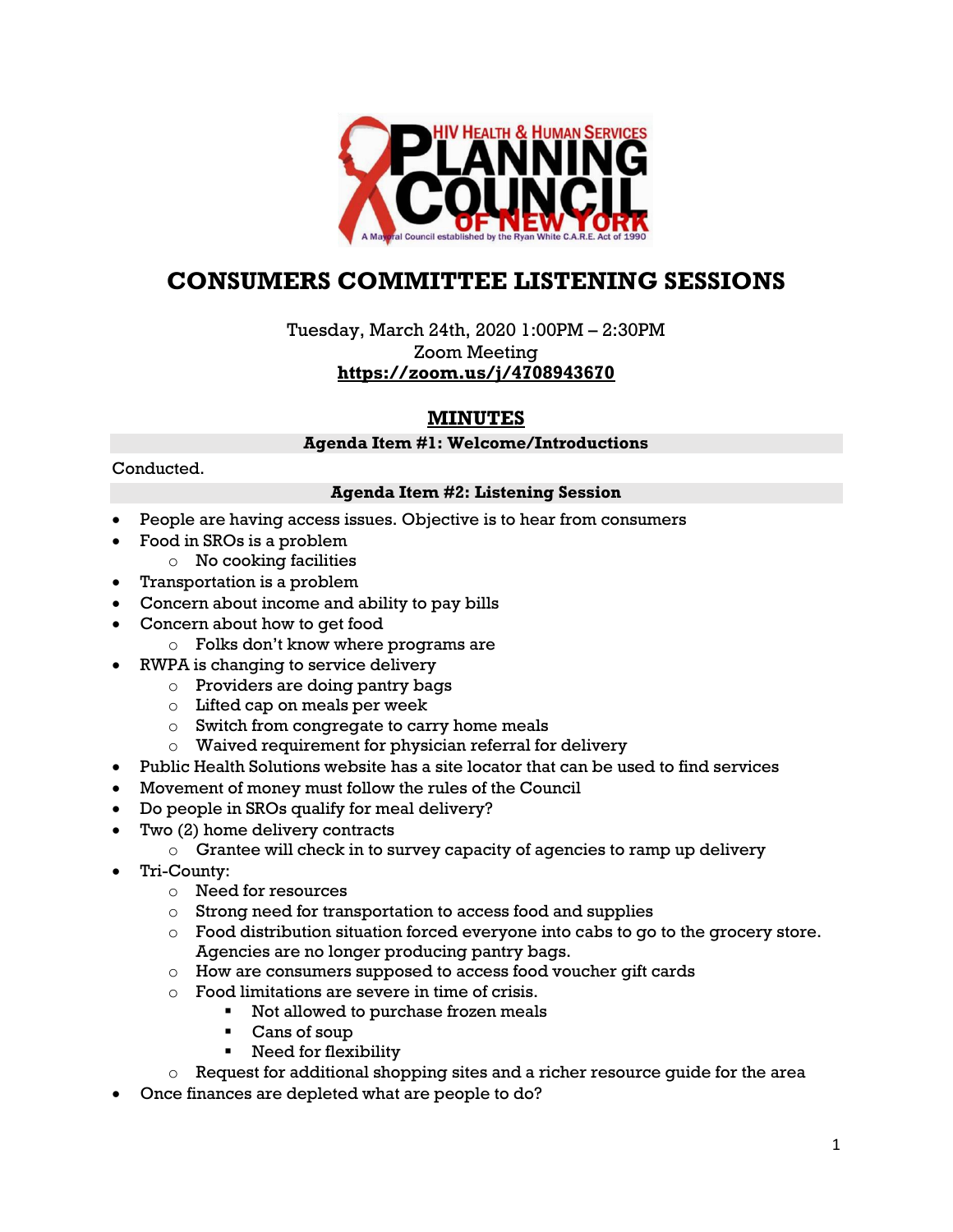- No toilet paper in the city
- Allowing intakes over the phone
- Crazy waitlists for delivery services requires a wait of week or more
- Can agencies with pantries stay open in Tri-County
	- o Grantee will investigate
- Housing
	- o Ensuring a robust emergency preparedness plan.
	- $\circ$  Receiving requests for rent arrears support and additional housing assistance
	- o Relaxed standards but ensured that crisis intervention services are available
	- o Working on protocols on how to best deliver services in light of COVID-19
- A lot of anxiety and fear about getting infected. People are scared. No directive from the management. People are afraid. Some are on dialysis.
- Concerns around housing disinfection and cleanliness.
	- o Plan to provide assistance to long term survivors
	- $\circ$  47 people in the building
	- o People running out of SNAP benefits
	- o People are afraid they will be forgotten
- In Tri-County many buses are not charging for rides
- Some utilities are not requiring immediate payment no shut offs arranegements possible
- Spectrum offering free wifi if you have a child at home
- Can't get gloves, masks, alcohol both agency and insurance. Can only get things in cases
- Can we get the federal money without being penalized by HASA?
- Is it possible to donate blood with antibodies for study?
- Be careful of spreading misinformation no evidence that more people with HIV are getting COVID
- Necessary to take care of self
- Congregate housing
	- $\circ$  Any plan to reach out to these clients make sure they have the basic info on social distancing
		- May not have TV or the internet
		- Make sure that clientele of all programs is ok
- How can we create directives that ensure agencies do all of this
- Social isolation is a serious issue
- Possible to do check ins with clients –
- Find out if clients have a thermometer
- Would guidance on how to conduct a check in be helpful for agencies?
- Programs have been contacted and are working hard to meet the needs of their clients
- Mental health treatment being conducted online
- Selfhelp.net is a good resource
- What privacy is in place for accessing data for clients
	- o Providers are bound by laws
- It is unclear what programs are still open and updated operating hours.
	- o Important to call or check the website
	- $\circ$  Perception is that all programs are closed and everything is being done remotely – By and large this is true
- Home page of nyhiv.org has a link to a resource guide.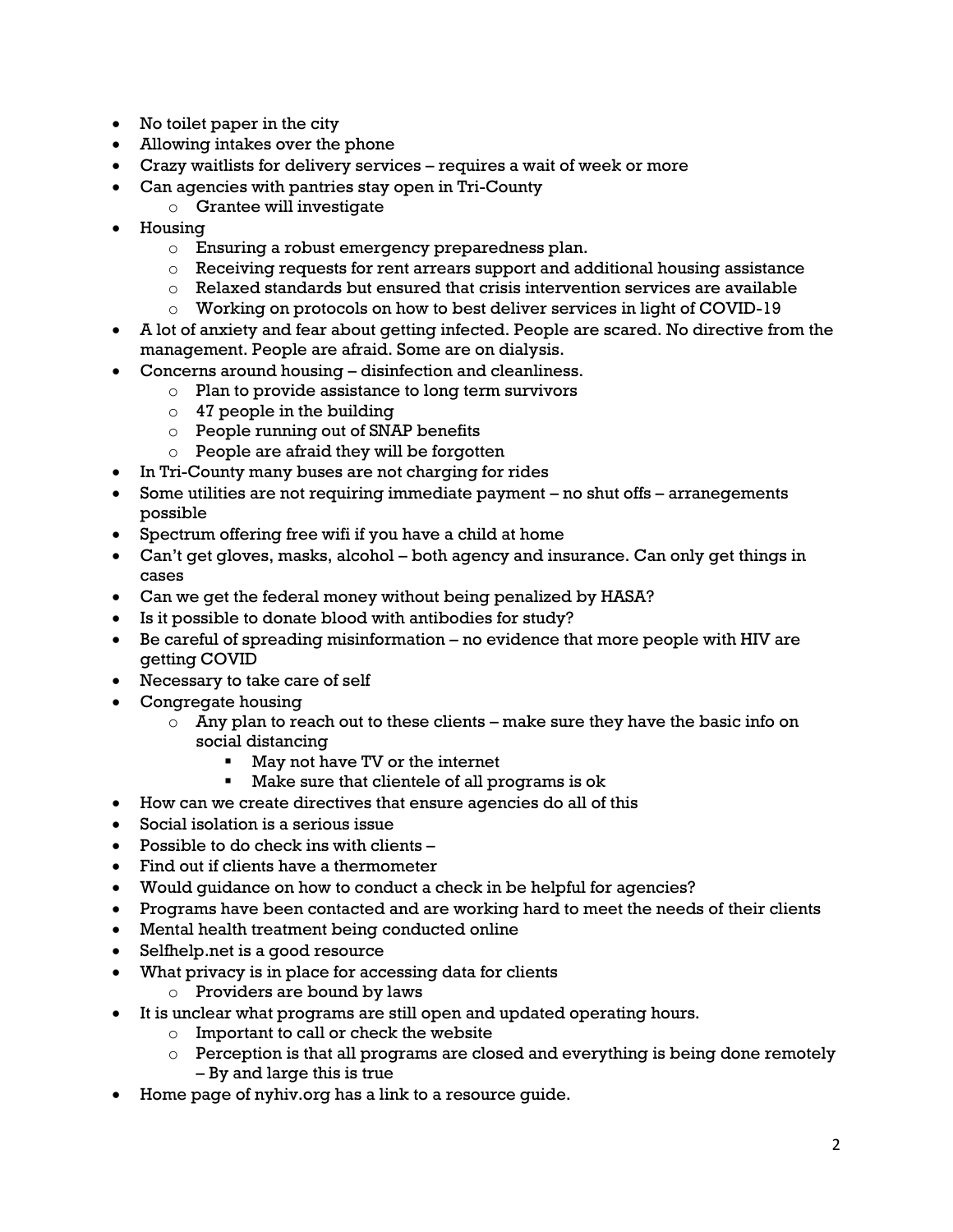- Iris House is open
- Has the intake been streamlined
	- o Is able to be conducted over the phone
	- $\circ$  Being paid 1/12'th of their award
	- o Eventually the intake will have to be completed
		- Currently not checking
		- Eligibility will need to be completed by time DOHMH resumes site visits
	- o Assessments are necessary to understand services required
- Programs are getting paid regardless if people do not qualify, strong likelihood agency will not be provided
- Are homebound individuals being checked on agencies that have homebound clients
- Home attendant has to come into a persons home clock in and clock out.
	- o Considered essential work
	- o Agencies should give attendants guidance
	- o Fear of people coming into people's home due to the virus
		- **PPE not being provided in many instances**
- Media said that HIV meds may be useful in the fight against COVID-19
- Important to understand how long the virus lives on different surfaces

Tuesday, April 7th, 2020 1:00PM – 2:30PM Zoom Meeting **<https://zoom.us/j/4708943670>**

## **DRAFT MINUTES**

### **Agenda Item #1: Welcome/Introductions/Review of the Meeting Packet**

Conducted*.*

#### **Agenda Item #3: Listening Session**

- Agreement to open regular Consumers Committee to hosting a town hall on COVID-19 & HIV.
- Ethical guidelines around who gets the ventilator, who gets priority question of state guidelines around HIV
	- $\circ$  Least likely to survive are the least likely to get a ventilator
- GMHC is doing meal delivery, and no reported COVID deaths
- Need for data on how people are being impacted
- Ask Oni to explain the data breakdown along neighborhood and race
- HASA wanted a hospital paperwork before they would release rental assistance
- Shortage of basic medicine in certain places. Zinc, Tylenol,
- South Bronx is a hot spot
	- o Map of zip codes
- Consumers working in congregate home has symptoms, but no fever, cant get test but is an essential worker - could be exposing people
- Recruit from FACES to help bring in consumers
- People are living in severe isolation- so isolated and so confused not taking meds anymore. No one is asking about meds